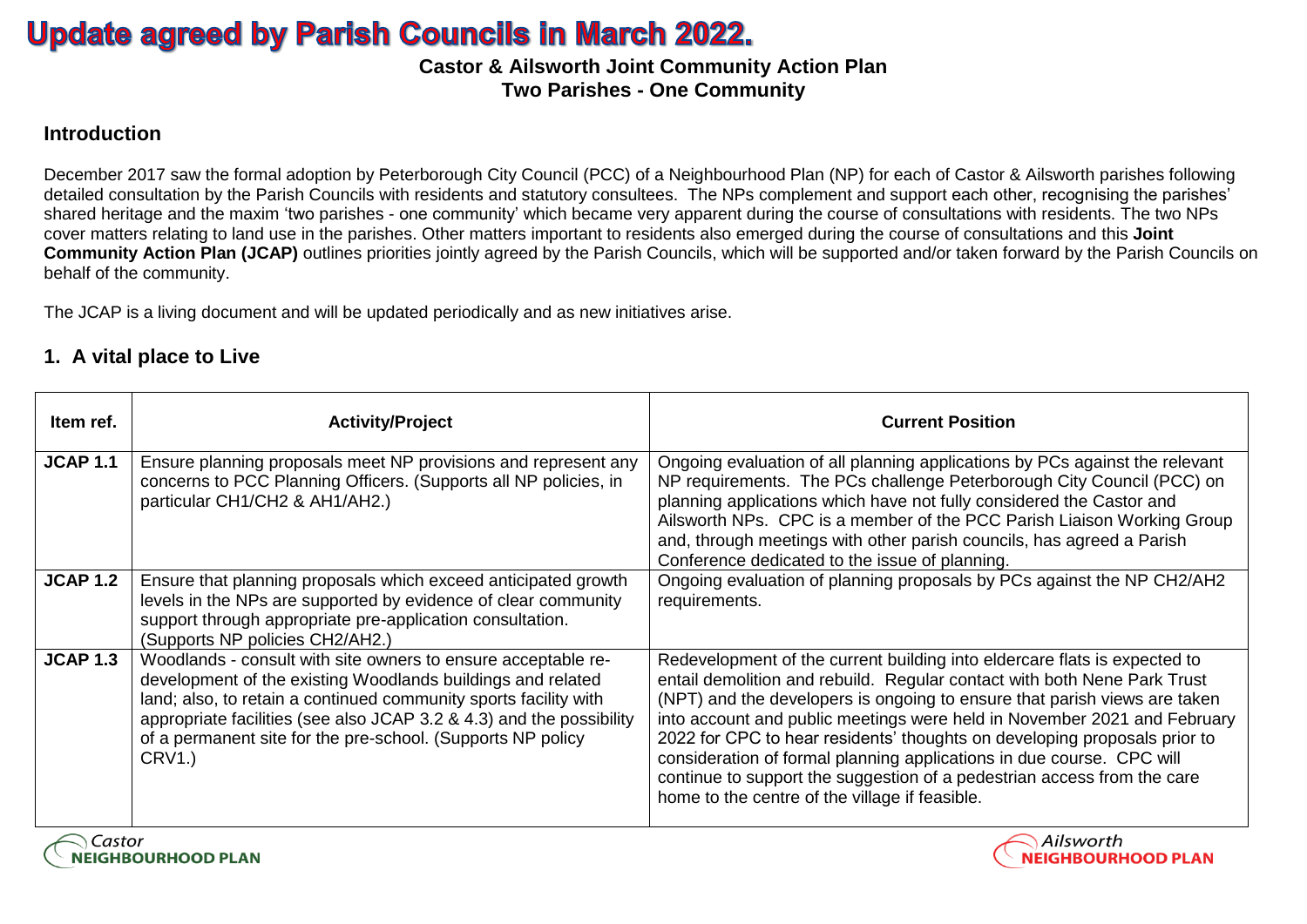## **Castor & Ailsworth Joint Community Action Plan Two Parishes - One Community**

| <b>JCAP 1.4</b> | Explore the feasibility of establishing a village housing trust (akin<br>the existing almshouses in Castor). | PCs to consider forming a group to explore developing this initiative, e.g.<br>with the Hastoe Housing Association (www.hastoe.com). This will be linked<br>with consideration of housing site proposals under the Neighbourhood Plans<br>and the PCs will explore the implications with the administrators of the<br>existing almshouses. |
|-----------------|--------------------------------------------------------------------------------------------------------------|--------------------------------------------------------------------------------------------------------------------------------------------------------------------------------------------------------------------------------------------------------------------------------------------------------------------------------------------|
|-----------------|--------------------------------------------------------------------------------------------------------------|--------------------------------------------------------------------------------------------------------------------------------------------------------------------------------------------------------------------------------------------------------------------------------------------------------------------------------------------|

# **2. An ancient & fragile landscape**

| Item ref.       | <b>Activity/Project</b>                                                                                                                                                                                                                                                                              | <b>Current Position</b>                                                                                                                                                                                                                                                                                                                                                                                                                                                                                                                                                                                 |
|-----------------|------------------------------------------------------------------------------------------------------------------------------------------------------------------------------------------------------------------------------------------------------------------------------------------------------|---------------------------------------------------------------------------------------------------------------------------------------------------------------------------------------------------------------------------------------------------------------------------------------------------------------------------------------------------------------------------------------------------------------------------------------------------------------------------------------------------------------------------------------------------------------------------------------------------------|
| <b>JCAP 2.1</b> | Support initiatives for preservation, restoration and interpretation<br>of historical features in and around the parishes.                                                                                                                                                                           | Funding and restoration of the Robin Hood and Little John standing stones<br>arranged and completed by CPC. CPC were arranging clearance of<br>shrubbery to make the stones more visible and an appropriate information<br>board. CPC also arranged reinstatement of the milestone on Love's Hill<br>following a traffic accident. The PCs have jointly commissioned and installed<br>a replacement village sign.                                                                                                                                                                                       |
| <b>JCAP 2.2</b> | The St Kyneburgha Building Preservation Trust will continue<br>walks, talks and guides to interpret the building and its situation.                                                                                                                                                                  | The Church guide has been republished.                                                                                                                                                                                                                                                                                                                                                                                                                                                                                                                                                                  |
| <b>JCAP 2.3</b> | Seek opportunities to enhance and protect the natural<br>environment within Castor & Ailsworth parishes. For example<br>through engagement with the Langdyke Countryside Trust and<br>key partner organisations and support them in developing and<br>achieving their John Clare Countryside Vision. | The PCs continue to develop nature recovery plans in liaison with Langdyke<br>and others in the village community. A phased approach is anticipated. As<br>a first step Castor have installed some bird and bat boxes. Some tree and<br>hedgerow planting is planned for the autumn. A wildlife pond has been<br>created in the Coppice in Castor, some seating and an observation hut<br>installed and an open day for villagers held. Rewilding of a third of the<br>Ailsworth recreation ground includes a story telling circle of tree stumps and<br>wild flower seeds and trees are being sourced. |



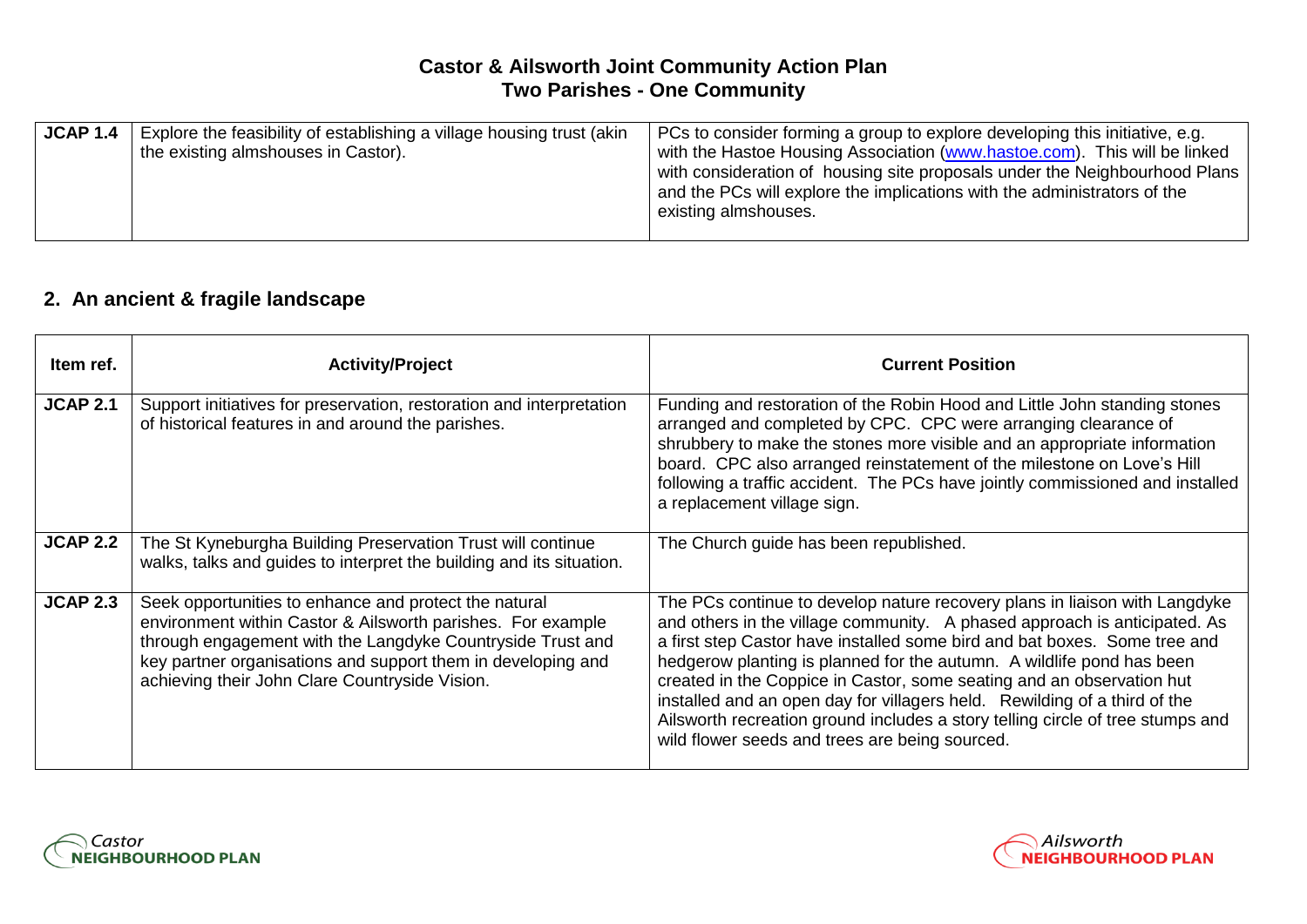## **Castor & Ailsworth Joint Community Action Plan Two Parishes - One Community**

# **3. A thriving community**

| Item ref.       | <b>Activity/Project</b>                                                                                                                                                                                                                     | <b>Current Position</b>                                                                                                                                                                                                                                                                                                                                                                                                                                                                                                                 |
|-----------------|---------------------------------------------------------------------------------------------------------------------------------------------------------------------------------------------------------------------------------------------|-----------------------------------------------------------------------------------------------------------------------------------------------------------------------------------------------------------------------------------------------------------------------------------------------------------------------------------------------------------------------------------------------------------------------------------------------------------------------------------------------------------------------------------------|
| <b>JCAP 3.1</b> | Support the development of a suitable surgery/other primary<br>health facility within or immediately adjacent to the villages to<br>overcome existing traffic and parking difficulties in Main Street.<br>(Supports NP policies CSE4/ASE3.) | Longer term objective is to encourage existing surgery to relocate to a new<br>site within these parameters.                                                                                                                                                                                                                                                                                                                                                                                                                            |
| <b>JCAP 3.2</b> | Support proposals which will ensure continued development of<br>the school and provision of a permanent location for the pre-<br>school. (Supports NP policy CSE3.)                                                                         | See item 1.3 re-the pre-school.<br>Donations made by each PC to the Friends of Castor School to support the<br>school shop/bank initiative. CPC has agreed to the school's temporary class<br>base remaining for another three years on the condition that this should be<br>the final time that planning permission is sought for a temporary building and<br>a more permanent building should be erected longer term. The PC has also<br>requested that a new, robust travel plan be completed as part of the planning<br>permission. |
| <b>JCAP 3.3</b> | Explore how to overcome difficulties with speeding traffic through<br>the villages, notably in the Peterborough and Helpston Roads,<br>such as 20 mph limits, 'gates' at village entrances.                                                 | Road markings associated with the new 20 mph speed limit have been<br>completed and training for Speedwatch can commence. The new 20 mph<br>speed monitoring camera has been installed in Castor, with the old one<br>relocated to the 30 mph zone at the top of Love's Hill. Installation of a new<br>20 mph speed monitoring camera in Helpston Road Ailsworth awaits PCC<br>action as the current lamp post is unsuitable for mounting it.                                                                                           |
| <b>JCAP 3.4</b> | Support and encourage improvements to maintain and develop<br>the village shop and a positive environment for village business<br>amenities.                                                                                                | Both PCs will continue to support the shop where feasible to ensure its<br>continued presence within the community and APC are in the process of<br>declaring it a Community Asset. Time limited temporary change of use of<br>the house next door to the shop has been granted and building work<br>commenced. The PCs will continue to liaise jointly with the shop owner.                                                                                                                                                            |
| <b>JCAP 3.5</b> | Support and promote Good Neighbours - Rural Peterborough<br>(which developed from the scheme launched by St Kyneburgha<br>Parochial Church Council with APC & CPC support).                                                                 | The scheme continues to grow and attract interest from other local parishes<br>and has the support and funding from PCC. Trustees for the scheme have<br>been appointed; charitable status has been granted and a bank account and<br>website established. A scheme co-ordinator has been appointed. The<br>scheme officially launched on 3 November 2020 and publicised to residents<br>with a flyer distributed to all households.                                                                                                    |